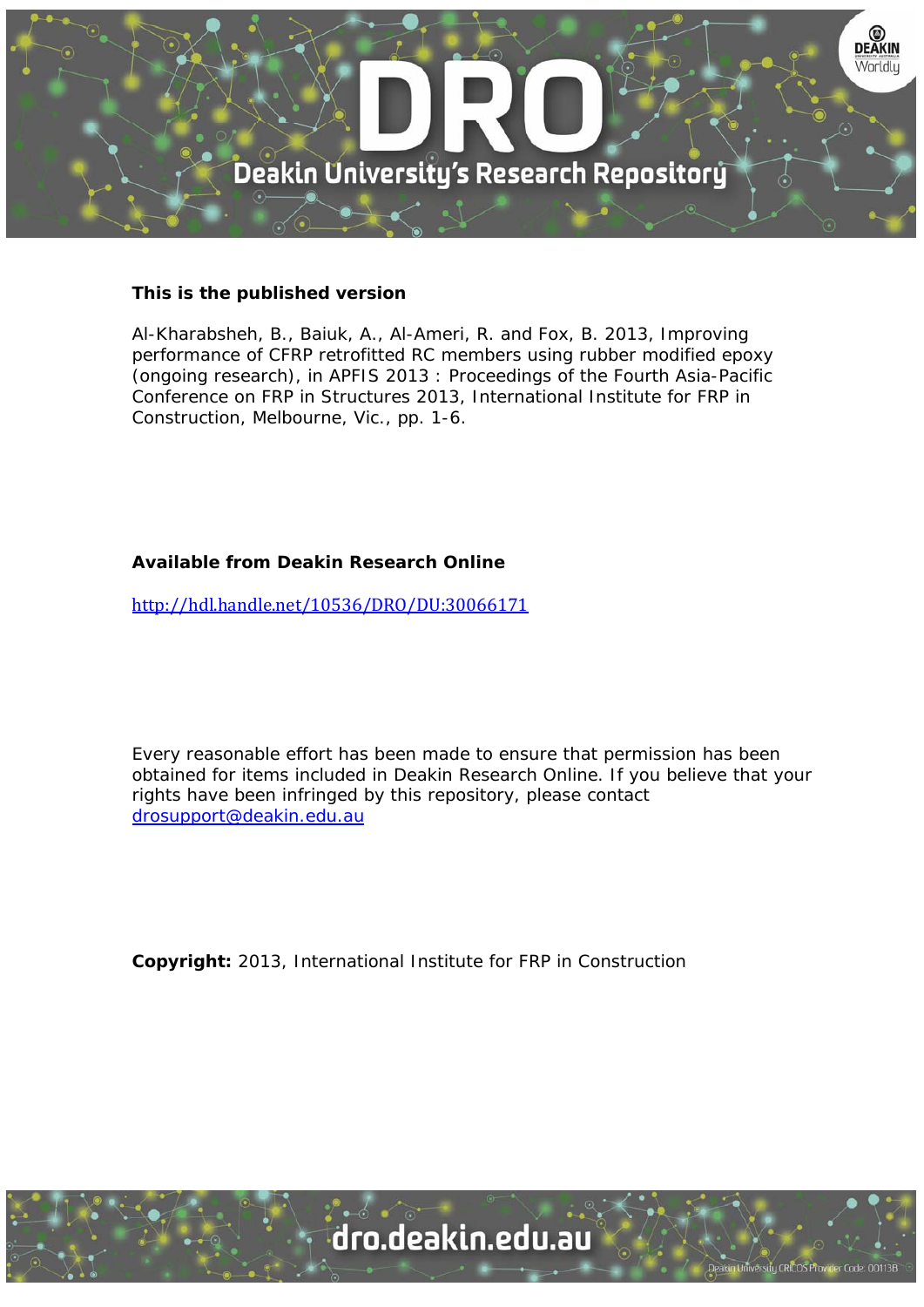# **IMPROVING PERFORMANCE OF CFRP RETROFITTED RC MEMBERS USING RUBBER MODIFIED EPOXY (ON GOING RESEARCH)**

B. Al-kharabsheh<sup>1</sup>, A. Baiuk<sup>1</sup>, R. Al-Ameri<sup>1</sup>, B. Fox<sup>1</sup> <sup>1</sup>Deakin University, Waurn Ponds-Geelong, VIC 3217. r.alameri@deakin.edu.au

## **ABSTRACT**

 Although the method of external attachment of CFRP to the concrete members is the most effective and economical solution for strengthening and repairing concrete structure in the century, the bonding issue between CFRP and the hosting surface still a challenge for the structural engineers. Many solutions are proposed to overcome the early debonding failure in the strengthened members. This paper reports an ongoing experimental program for testing CFRP retrofitted RC beams and slabs. Fifteen RC beams of dimensions 150x250x2300mm and twelve two- way RC slabs of size 85x1670x1670mm will be strengthened using different types of epoxies, different configurations and variable number of layers of CFRP strips (MBrace-230). Rubber modified epoxy will be used for carbon fibre external attachment using wet lay-up method. Loading frame of 500 kN capacity will be used for beams testing. While for applying uniformly distributed load on the slabs a purpose built attachment will be used. The experimental results will report on the ultimate load, failure mode, mid-span deflection, strains readings in different locations and the ductility for both groups of strengthened beams and slabs. A mathematical model will be developed to predict the behavior of RC beams and two-way slabs.

## **KEYWORDS:**

Rubber modified Epoxy, CFRP sheet, RC beams, RC slabs, Retrofitted Structures.

## **INTRODUCTION**

The integrity of the bond between the composite and concrete is the key to a successful external reinforcement of members. Quality of the epoxy, laminate application and the surface preparation are the main parameters affecting a successful bond. Moreover, the quality of the work and the reliability of the material also have a significant effect on bond integrity. The weak layers and/or non-compact particles should be removed from the hosting surface (Triantafillou, Deskovic & Deuring 1992). Mechanical grinding, sandblasting and grit blasting, water jet or vacuuming are used to remove the scattered fragments. There is no particular method specified for surface preparation, however, a high-pressure water jet is a common method. Changes in concrete strength and the geometry of a test specimen help in selecting the surface preparation method. It is difficult to obtain a uniform epoxy thickness as suggested by the producer due to surface roughness. The use of a hand roller is a common method among many to achieve uniform epoxy thickness (Al-Ameri, R & Al-Mahaidi 2006; Rahimi & Hutchinson 2001). In spite of the difficulty in achieving a precise uniform thickness, the complete coverage of the laminates can be guaranteed by forcing excess epoxy out of the joint region.

One of the drawbacks of strengthening with composite is the brittle failure mode, which has a strong relationship with the extent of composite behavior. The loss of bond integrity between the FRP composites and concrete substrate lead to premature failure of the structural member. The member fails either by FRP delamination or by cover delamination. The strain compatibility can be developed by the sufficient bond between the concrete and the external composites, and it is the main concern of design codes and mathematical modelling. The performance of any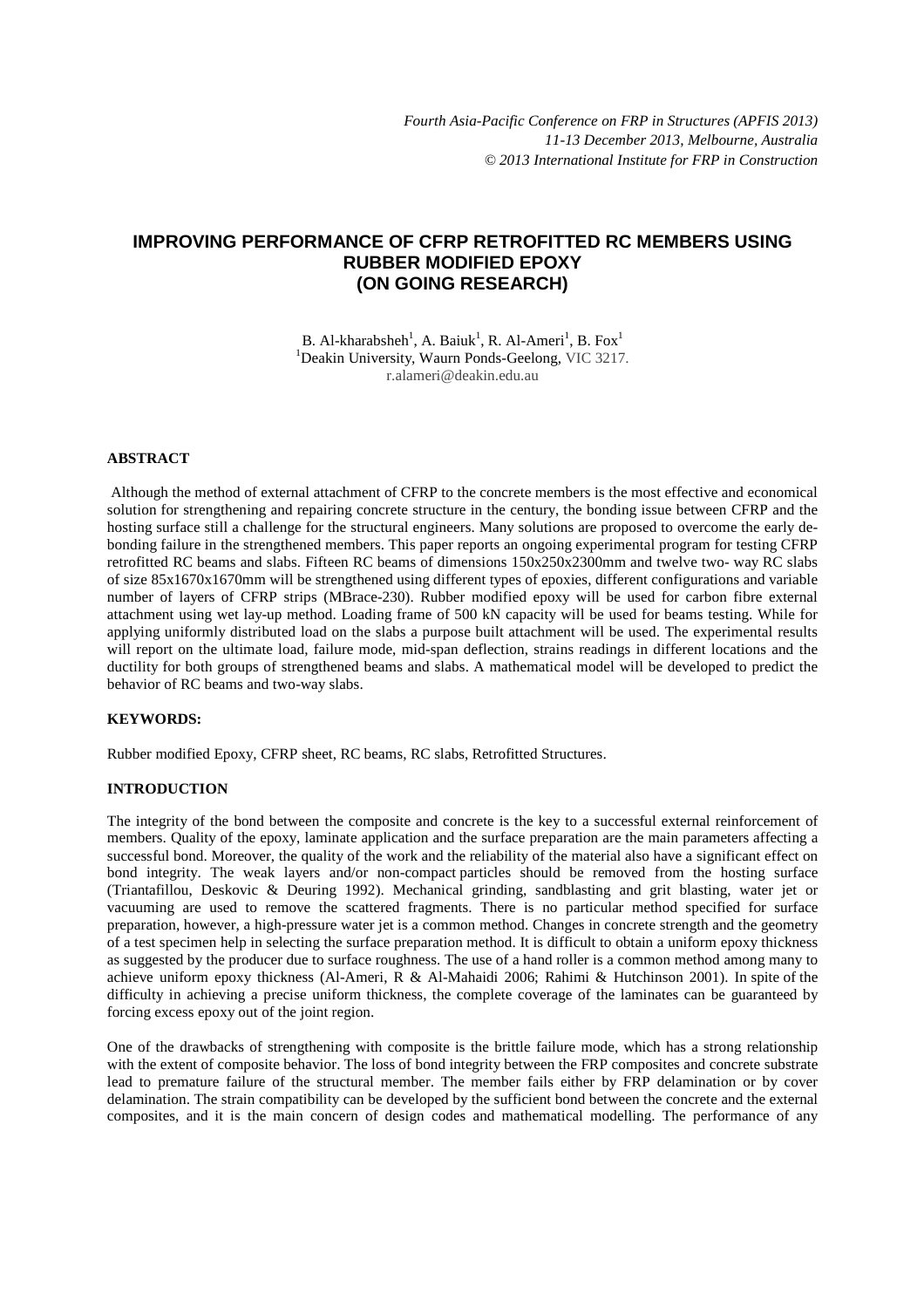composite member can be evaluated by the amount of forces transferred between the concrete and the composites. Hence, the amount of interface slip increases when the retrofitted member has strain incompatibility.

The main objective of externally retrofitted concrete members is to develop the interaction with the composite component and maintain the overall composite behavior up to failure (Al-Ameri, R. 2011; Swamy & Mukhopadhyaya 1995). Furthermore, Al-Ameri and Al-Mahaidi (2006) reported that the full composite state is achieved by increasing the composite action through improving the anchorage of CFRP layers. The relationship between the degree of composite interaction and failure modes still unclear (Nguyen, Chan & Cheong 2001). Many researchers have noted that strain compatibility is not achieved, especially in the stage prior to failure (Brena et al. 2003;Esfahani, Kianoush & Tajari 2007;Riad 1999;Sayed-Ahmed, Riad & Shrive 2004). However, strain compatibility is achievable through the depth of the section (Lee et al. 1999; Spadea, Bencardino & Swamy 1998; Triantafillou & Plevris 1992).

The composite behaviour is greatly affected by the external anchorage system (Al-Ameri, R & Al-Mahaidi 2006;Spadea, Bencardino & Swamy 1998). Bakay (2003) concluded that the composite action of the RC beams externally strengthened using CFRP strips, is aborted at 85% of maximum beam load. On the other hand, composite action sustained 99% of the maximum beam load when an additional anchorage system was used. Triantafillou & Plevris (1992) asserted that one of the important factors for increasing the composite action is the characteristics of the adhesive. The critical factor for efficient stress transfer is adherent stiffness (Buyukozturk & Hearing 1998). The adhesive physical properties such as stiffness, viscosity and flexibility, in addition to the bond between concrete/composite and interfacial stress, are significant factors in the ability of the adhesive to transfer stress (Swamy & Mukhopadhyaya 1995). The composite behavior adversely affected by a lack of any one of these properties (Sayed-Ahmed, Bakay & Shrive 2009).

Stiff adhesive is now to be associated with de-bonding failure in concrete member retrofitted with FRP composites. Maeda et al. (2002) concluded that, the use of a flexible adhesive (in terms of modulus of elasticity) assisted to increase the overall bending moment by reducing the stress concentration along the FRP/concrete interface. The debonding failure has less chance to occur when a flexible adhesive layer is used compared to the stiff adhesion (Kotynia & Harries 2006). Sebastian (2001) stated that the use of a flexible adhesive layer allows shear deformation to occur, which consequently allows the plate to slip partially and give more stress/strain gradient, thus resulting in improved FRP efficiency. In the same manner Al-Ameri (2011) reported the overall behavior of the composite was greatly affected by the type of shear connection between the two components. Therefore, the shear connection (adhesive layer) should be soft to exhibit large deformation. On the other hand, to avoid the vertical separation, the adherent must have sufficient anchoring properties. The shear stiffness of the bonding agent  $(K_s)$  can be defined as the membrane force required to produce a unit length of deformation. (Al-Ameri, R. 2011). Therefore, we need to look for an adhesion agent with a softer binder compared to what is now used to allow more flexibility (deformation) at the interface during loading. In this research, the rubber-modified resin is used by mixing the Hypro reactive polymer CTBN1300x13 with MBrace saturant in order to get a soft-bonding agent.

### **RESEARCH SIGNIFICANCE**

The Aim of this research is to improve the performance of CFRP retrofitting system when modifying the bonding agent using rubber liquid. The resulted epoxy is expected to improve the overall ductility of the composite section, minimizing the interface stress concentration, and hence prevent the premature failure in the composite members.

## **MATERIAL PROPERTIES**

Concrete of grade 32 MPa was used to cast the RC beams and slabs specimens. Unidirectional carbon fibre type MBrace-230 will be used to strengthen the test specimens with physical properties as given in Table 1.

The bonding agent used in this research is MBrace resin system. It is one of the commonly used resins in the retrofitting applications. The features and benefits of MBrace system are increasing flexural strength, increasing shear strength, increasing impact resistance, confinement, blast resistance, fatigue enhancement, lightweight, durable, control of crack propagation, and have excellent strength to thickness ratio. The MBrace bonding system consisted of two components: primer and saturant. In order to improve the performance and ductility of the bonding agent, MBrace resin is modified by adding liquid rubber (type Hypro 1300x13 CBN) which enhances the toughness and flexibility of most Thermoset Resins. Hypro 1300X13 CTBN is a carboxyl terminated butadiene acrylonitrile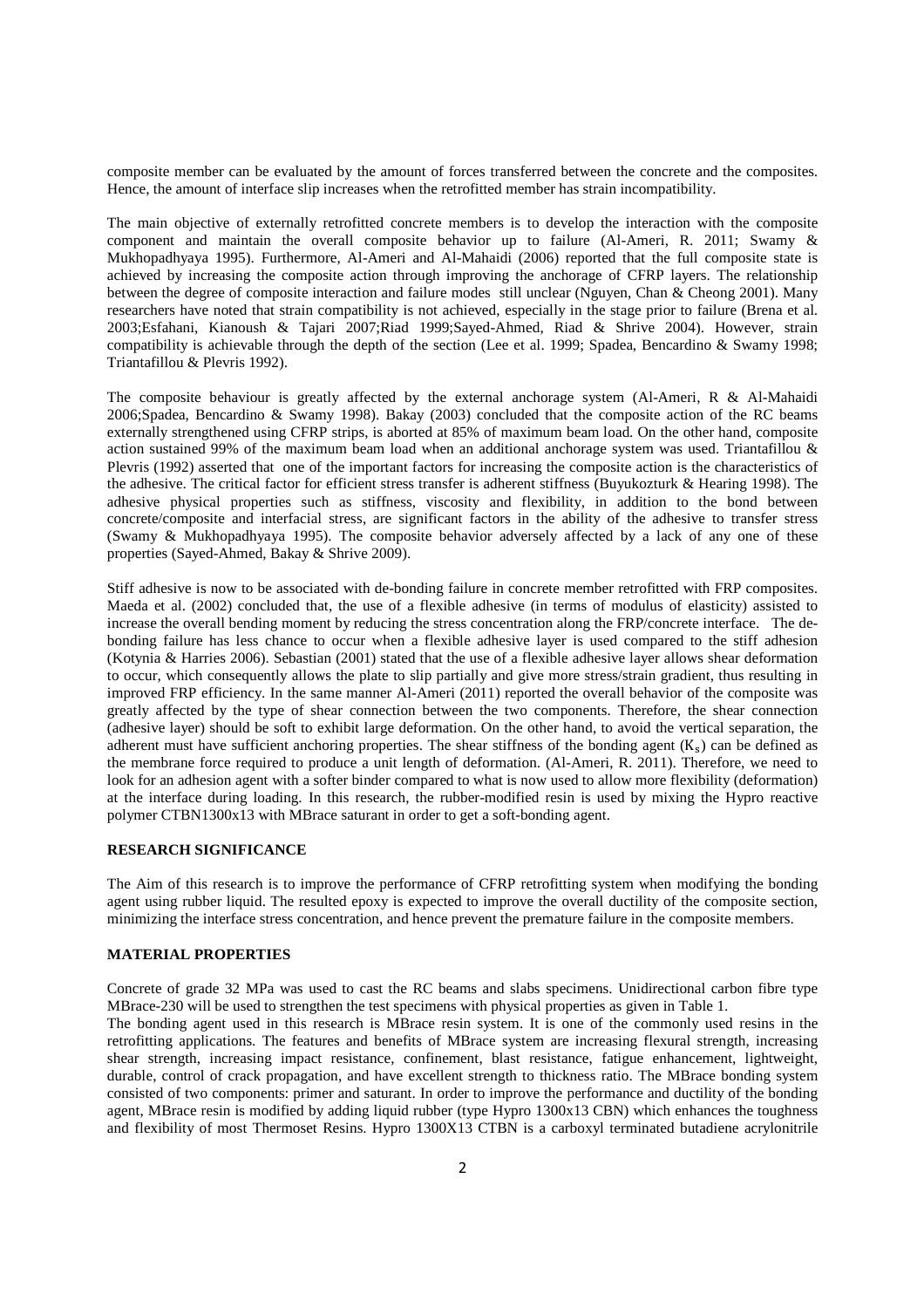copolymer used predominately as a reactant with the base thermoset resin to gain product performance improvements. Alternatively, introduce a rubber film (Kynar 740 PVDF) as a damper at the interface between CFRP and hosting surface. The mechanical properties of the bonding materials are given in Table 2.

| Lable 1. Froperties of CPKF, (DAST Company). |                           |  |  |  |
|----------------------------------------------|---------------------------|--|--|--|
| Fibre Type                                   | <b>MBrace CF-230/4900</b> |  |  |  |
| <b>Fibre Density</b>                         | $1.76$ g/cm <sup>3</sup>  |  |  |  |
| Fibre Modulus of Elasticity                  | 230 GPa                   |  |  |  |
| Thickness                                    | $0.17$ mm                 |  |  |  |
| <b>Ultimate Strain</b>                       | 2.1%                      |  |  |  |
| Ultimate Tensile Strength                    | 4900 MPa                  |  |  |  |

 $T<sub>1</sub>$ , 1:  $D<sub>2</sub>$ ,  $\ldots$ ,  $C$  CFRP,  $(DAP)$ .

Table 2: The mechanical properties of the bonding materials (BASF company).

| Material               | Density $(Kg/m^3)$ | YS (MPa) | UTS (MPa) | E(MPa) | % Elongation |
|------------------------|--------------------|----------|-----------|--------|--------------|
| <b>MBrace Primer</b>   | 102                | 14.5     | 17 7      | 717    | 40           |
| <b>MBrace Saturant</b> | 983                | 40.0     | 14.0      | 1138   |              |
| Hypro 1300X13 CTBN     |                    |          |           |        |              |
| Kynar 740 PVDF         | '780               | 50       |           | 1700   | 50           |

# **EXPERIMENTAL PROGRAME**

# *Preparation of Test Specimens*

Fifteen RC beams of  $150x250x2300$  and twelve RC two-way slabs of size  $85x1670x1670$  mm were casted according the mix proportions designed for the required concrete grade. Beams reinforced with mild steel of 3Ø12 and stirrup hanger of 2012 and stirrups of 08 with max spacing 125mm. The slabs were reinforced with 8@163 mm steel bars as main reinforcement, upper reinforcement were achieved with steel mesh of 8.55 @ 200mm (SL92), to carry the tensile action when the slab is overturned. Figure 1  $\&$  Figure 2 show the cross section details for beams and slabs respectively. Four inside threaded bolts were fixed at the slab corners as lifting points; at location of 200x200 mm from the slab corners, see Figure 3.



Figure 1: Beam cross- section. Figure 2: Slab cross- section.

#### *CFRP Configurations*

CFRP will be attached as 100mm strips to the concrete beams bottom, with different number of layers. For the slab specimens, different carbon fibre configurations are selected in an attempt to observe the best distribution of the carbon fibre among the tested specimens. CFRP patterns will be selected in terms of coverage area ratio and effective cross sectional area ratio in x  $\&$  y directions. The strips will be attached to the soffits of the slabs. The first configuration is performed by attaching CFRP strips in  $x \& y$  directions and in the central region of the two-way slabs, in order to confirm the ductility improvement when using the epoxy with the rubber liquid, and to compare the results with the neat epoxy case. Second CFRP configuration will be applied on the slabs, similar to the first arrangement, in addition to inclined strips crossing the path of the yield lines that were firstly appeared during the control slab test.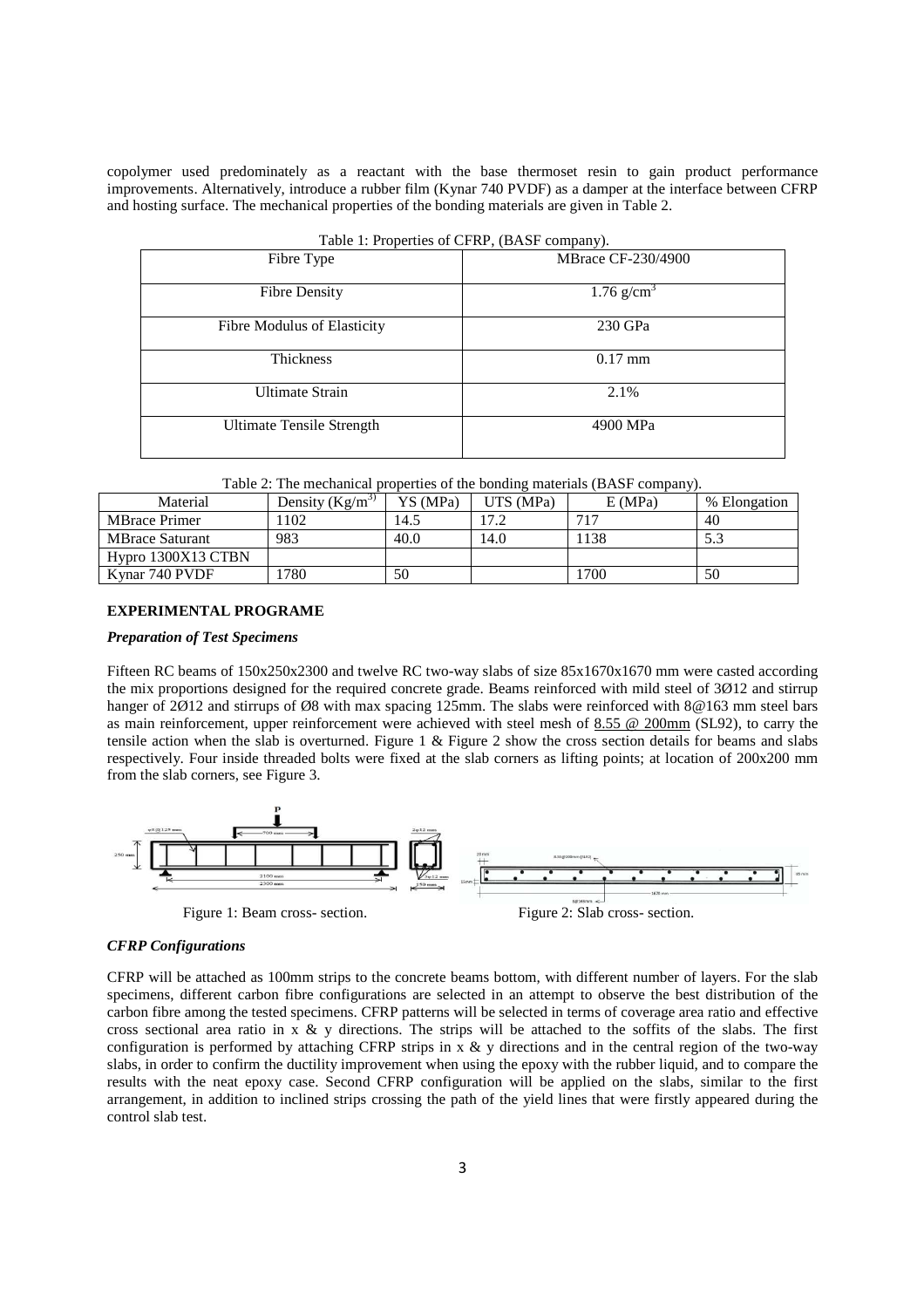### *Test Program*

The first series of the test program consisted of 15 RC beams including a control beam. The second beam will be strengthened by three layers of CFRP sheet using neat epoxy. The third one will be strengthened by three layers of CFRP sheets using rubber modified resin. The other 12 beams will be with variable strengthening parameters. The second series of the test program consisted of 12 RC slabs. One slab was tested as a control slab, as will be explained in the next section. Two slabs will be strengthened by three layers of CFRP strips in  $x \& y$  directions, one of them using neat epoxy, the second will be strengthened using rubber modified epoxy. Three more slabs will be strengthened with different CFRP configurations as explained in the previous section. The CFRP will be applied using rubber modified epoxy. The remainder slabs will be tested with different parameters.

### *Test Setup and Instrumentations*

 All beams will be tested up to failure under point loading arrangements as in Figure 4. The 500 kN testing frame will be used for all the tests.The slabs were simply supported on its four edges using a special steel frame suited the slab dimensions, as shown in Figure 5. The slabs were tested under uniformly distributed load provided by UDL attachment, and consists of 16 hydraulic pistons arranged in square grid pattern, every piston have 50 mm travel except the centred 4 pistons that have 75 mm travel. The supply of each piston hydraulic can be either closed or open; all 16 pistons are linked hydraulically; they are manually operated (pumped) to reach to a desired initial pressure. Once it is achieved, the hydraulic actuator is placed in closed position, then it creates a self-levelling 'cushion' or UDL. Figure 5 showed the UDL apparatus when attached to the loading frame of 500 kN capacity. Laser LVDT of 100mm deflection capacity will be used to measure the mid-span deflection for beams and slabs.









Figure 3: Slab specimens. Figure 4: Beam testing. Figure 5: UDL attachment. Figure 6: Slab lifting.

#### *Lifting & Handling the Slab specimens*

The slab specimen is too heavy to be carried and overturned by conventional methods noting that a single slab mass is 569 kg. An efficient procedure is used through fixing threaded steel sleeves prior to concrete casting at the four corners of the slab (200x200mm distance from the corner). These sleeves are used as lifting points for the slab together with a steel frame to be bolt connected to the four points. The slab and the frame together enable the turnover of the slab as much times as required with minimum effort, as shown in Figure 6.

### *Testing of the control slab*



Figure 7: cracking pattern for control slab.



Figure 8: Load deflection Curve of the Control slab.

The slab was tested under load control procedure and at rate of 5 kN/ min. At the time 15 min after loading, the first crack was observed at a load of 74.5 kN, initiated at the mid span region and propagated towards one edge of the slab. The first crack was followed gradually by diagonal cracks towards the slab corners and at a load of 100kN. At 150 kN, the cracks propagated in different directions over the slab surface. At 160 kN the cracks propagated through the depth of the slab and could be observed easily. At load of 260 kN, the cracks covered a large area of the slab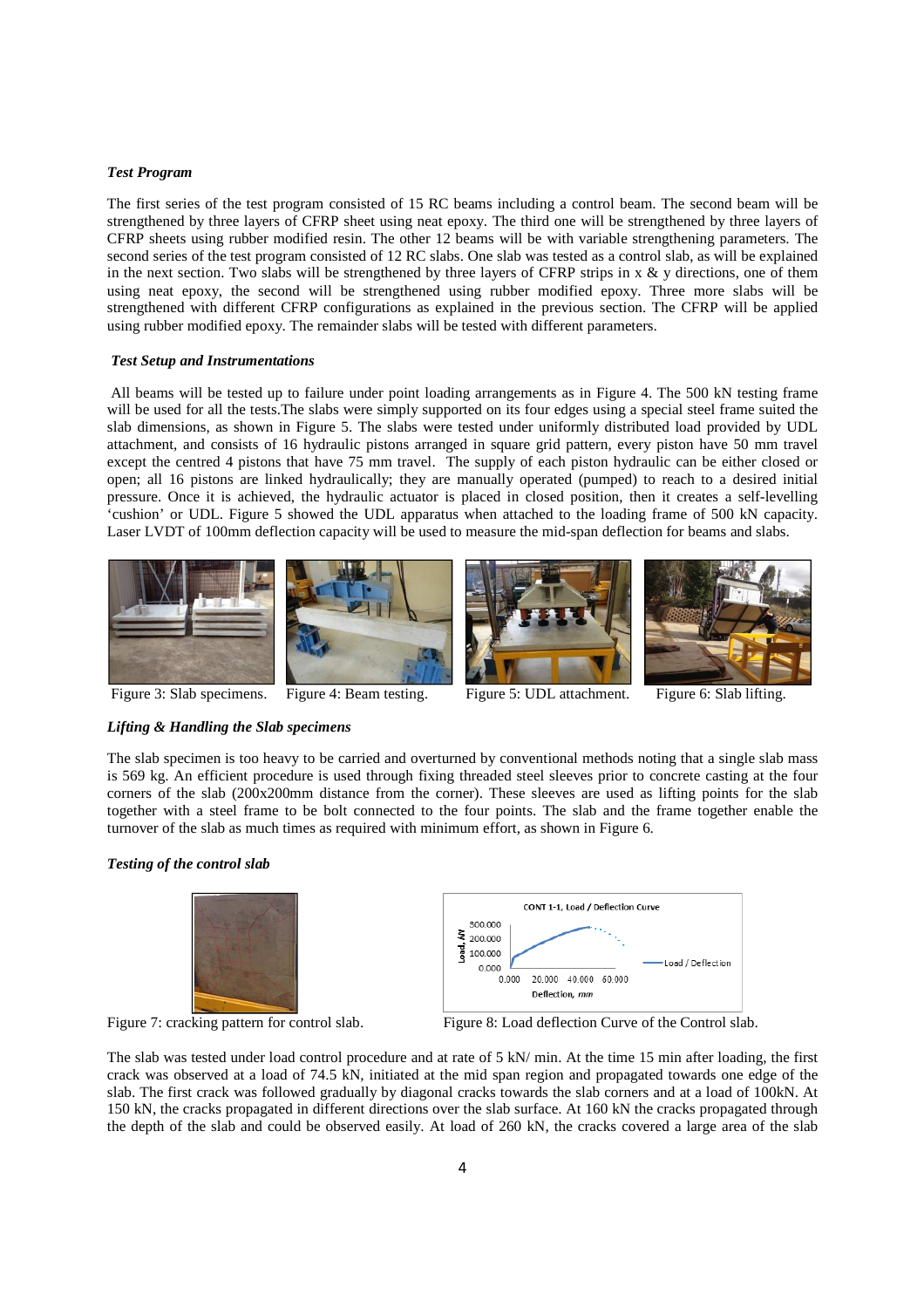bottom surface, and then the cracks formed a diagonal pattern. Through most of the slab thickness the cracks width continued to widen until failure at a load of 280 kN Figure 7, shows the cracks patterns at the bottom of the tested control slabs while Figure 8 shows the load deflection curve of the control slab. The trend of the curve presents the conventional behaviour of a two way RC slab supported on four edges.

## **MATHMATICAL MODELING**

A mathematical model will be developed in order to predict the correct failure mode of the composite section and to simulate the behaviour of RC beams, see Figure 9(a). The RC beams will be strengthened with a multi-layered CFRP matrix, which allow for inter-layer slip and partial interaction. This model will consider non-linear material properties and the results will be verified with test results and a finite element analysis using ABAQUS software. While a two dimensional plate element will be used to model the composite two-way slab members, see Figure 9(b).



Figure 9: System of composite element.

# **CONCLUSION**

External attachment of CFRP is sufficient for improving the capacity of the retrofitted section. De-bonding is one of the most common problems related to this retrofitting technique, hence; improving the mechanical properties of the used epoxy is a successful measure to overcome the premature failure. This paper reports an ongoing experimental program for testing CFRP retrofitted RC beams and slabs. Fifteen RC beams and twelve two- way RC slabs will be strengthened using different types of epoxies, different configurations and variable number of layers of CFRP strips (MBrace-230). Rubber modified epoxy will be used for carbon fibre external attachment using wet lay-up method. Loading frame of 500 kN capacity with a purpose built attachment will be used for testing. The experimental results will report on the ultimate load, failure mode, mid-span deflection, strains values and ductility of the strengthened beams and slabs. A mathematical model will be developed to predict the behaviour of RC beams and two-way slabs.

## **REFERENCES**

Al-Ameri, R 2011, 'Interface Slip Control for CFRP-Concrete Composite Beams', paper presented to Concrete Conference 2011, Perth, Australia.

Al-Ameri, R & Al-Mahaidi, R 2006, 'Coupled flexural-shear retrofitting of RC beams using CFRP straps', *Composite Structures*, vol. 75, no. 1-4, pp. 457-64.

Bakay, RCP 2003, 'Midspan shear debonding of CFRP-laminated reinforced concrete beams', M.Sc. thesis, University of Calgary (Canada).